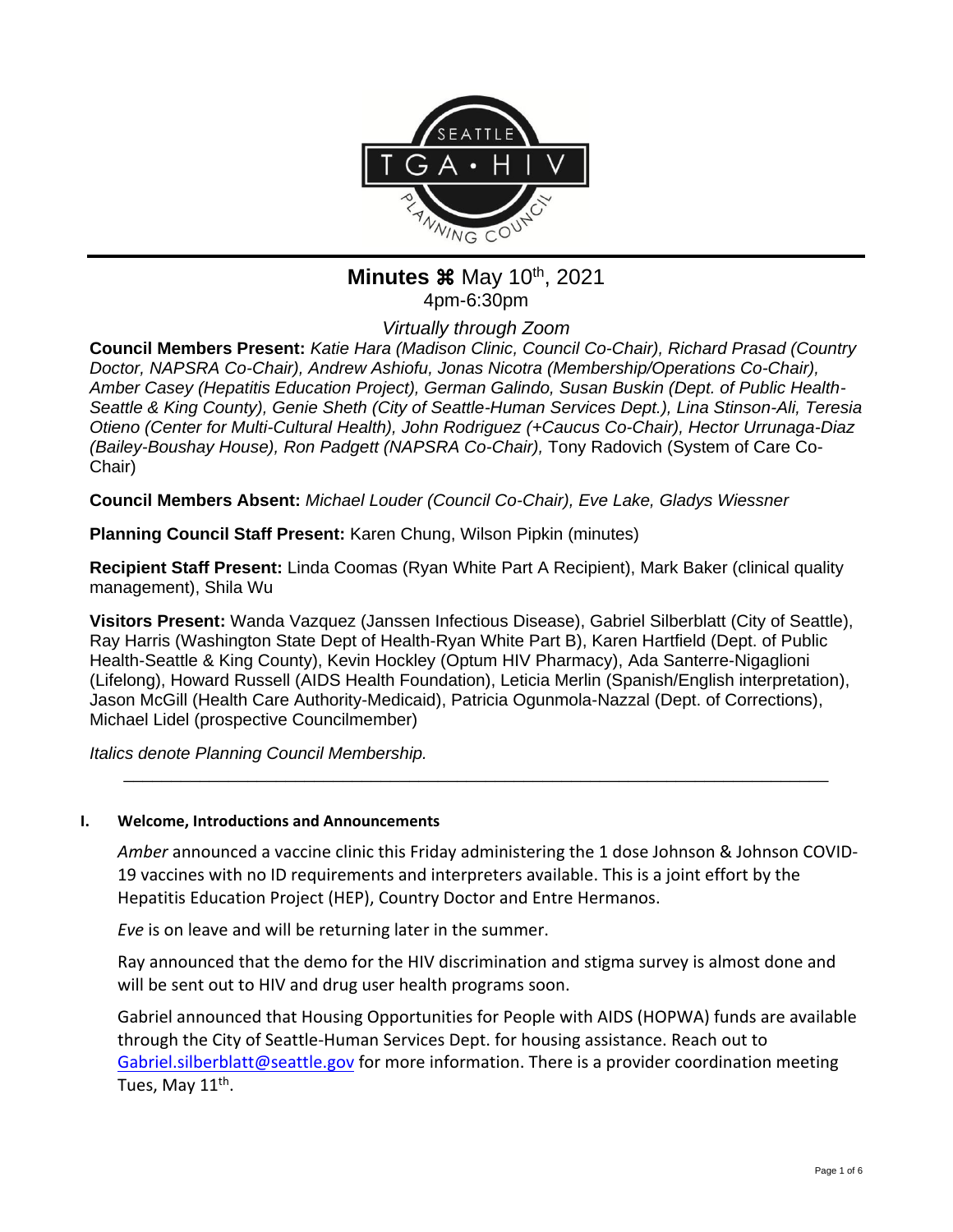The Quality Management Advisory Committee (QMAC) will be meeting May 17<sup>th</sup>. They are working on the year end report to turn into the Health Resources and Services Administration (HRSA).

*Susan* announced there is an opening for a disease research and intervention specialist on the team recruiting and interviewing for the Medical Monitoring project. [https://www.governmentjobs.com/careers/kingcounty/jobs/3069732/disease-research](https://www.governmentjobs.com/careers/kingcounty/jobs/3069732/disease-research-intervention-specialist-mmp)[intervention-specialist-mmp](https://www.governmentjobs.com/careers/kingcounty/jobs/3069732/disease-research-intervention-specialist-mmp)

# **II. Meeting Agenda**

*There was a change for reappointing Michael Louder.*

 *The agenda was approved as amended by acclamation.*

### **III. Meeting Minutes**

 *The April minutes were approved as written by acclamation.*

### **IV. Public Comment**

None.

# **V. Recipient Report**

On April  $16<sup>th</sup>$  the objective application review committees met and made recommendations for funding and decrement plans. This needs to be approved by the Council before contracts can be developed for the awarded funds. There is a survey being developed with the HIV/STD Education Team to get feedback why agencies didn't apply or are not interested in Ryan White funds.

### *<Ron Padgett joined the meeting.>*

There were concerns and frustrations expressed around the food program currently funded by Ryan White Part A (RWPA), and the amount of food which cannot be eaten or consumers do not know how to cook. It was noted that the survey is designed to gather more information on this, and that Mark is working to gather information on this topic for the System of Care Committee.

### **VI. Executive Committee Report**

To address these issues with Food & Meals, the Executive Committee is putting together an ad hoc work group to address this lack of culturally relevant and dietary specific food available. The sub-priority of food vouchers that funds were allocated for were not applied for.

### *<Jason McGill joined the meeting.>*

Much of this issue arises from the original target population of HIV/AIDS work. Populations of color struggle to get their needs met.

Questions on this topic included:

- Is it possible to work with small ethnic grocery stores to implement food vouchers?
- How can we stop using a white savior mentality to provide HIV services?
- It was noted unmet needs can also be integrated into directives attached to funding awarded.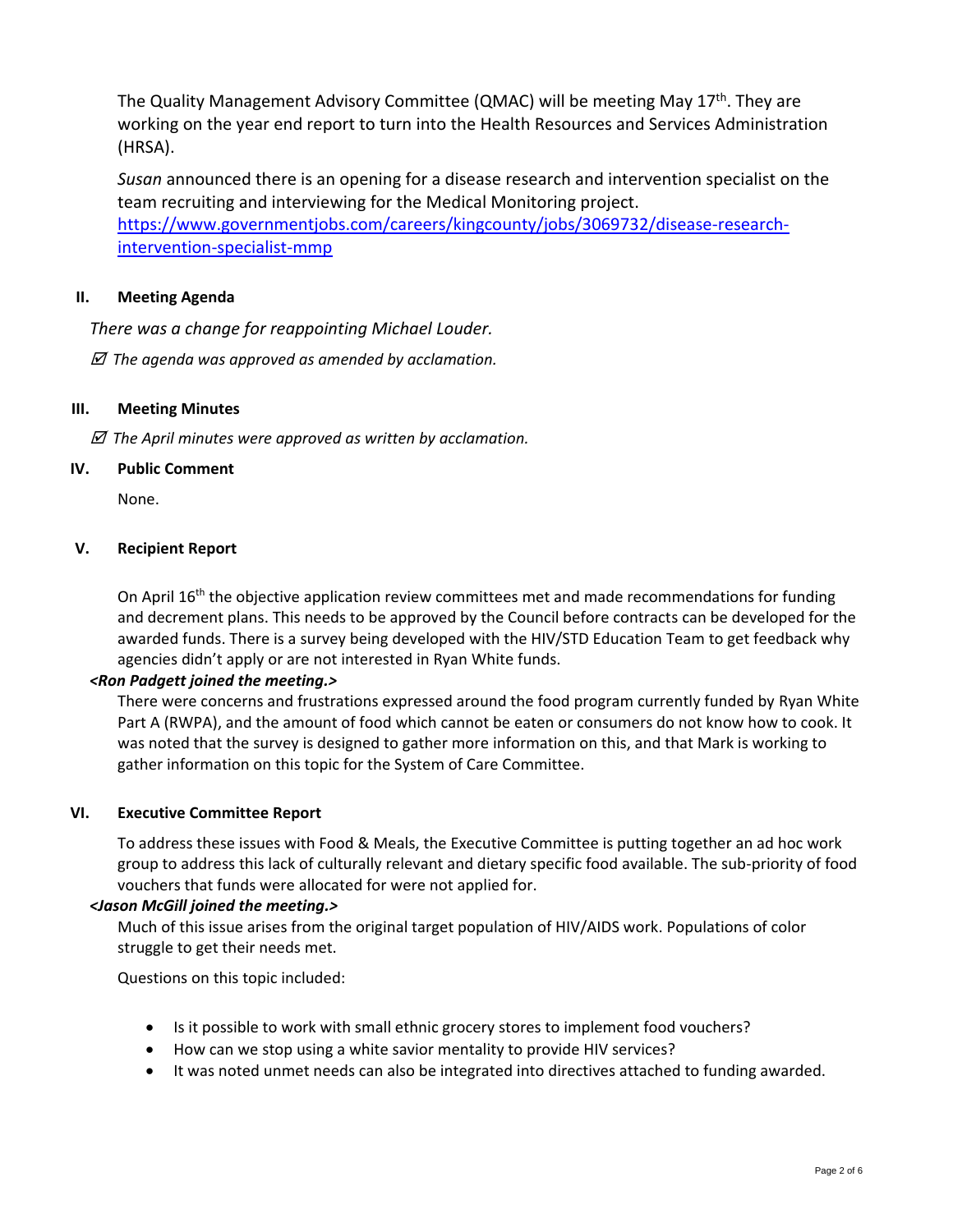- Accessibility of the Food & Meals service has been an ongoing problem, feedback has been given on this, and the problem remains. Do we really need any more data or groups on this topic before changes are made?
- Can food be better provided throughout the Transitional Grant Area (TGA)?
- Can there be advocacy up the chain to HRSA on the increasing requirements of funds? This adds difficulty to application for and use of funds for consumer services. It can be costly to afford to apply for RW funds, and the applications can become stale and undiverse due to this.
- It was noted that technical assistance is provided for applicants and contracted providers.
- How can we gather information on this topic that doesn't come from a focus group, survey, or white centered data gathering method?
- It was noted Ryan White Part B (RWPB) is also working on this kind of a workaround to get information to and from focus populations at the state level.

### *<Patricia Ogunmola-Nazzal joined the meeting.>*

• It was noted that a lot of target communities only disseminates information through word of mouth, not through flyers or other common methods. Are there workarounds possible to get funding information out to these communities through trusted messengers?

#### **VII. Membership/Operations Committee Report**

Interviews were conducted with Ray Harris and Patricia Ogunmola-Nazzal, and Michael Lidel's references were reviewed. Implicit bias training was discussed, and trainers/trainings will be reviewed at the next meeting. *Michael Louder* has been reappointed for another term.

### *MOTION: Jonas moved to nominate Ray Harris for Planning Council membership in the Ryan White Part B position. Katie seconds.*

#### *Discussion: Ray introduced himself and his experience doing HIV work.*

### *The motion passed with the following vote:*

- In favor 13 –: *Katie, Richard, Andrew, Jonas, Amber, German, Susan, Genie, Teresia, John, Hector, Lina, Ron*
- Opposed -0-
- Abstaining -0-

### *MOTION: Jonas moved to nominate Michael Lidel for Planning Council membership in the incarcerated PLWH position. Katie seconds.*

#### *Discussion: It was noted that if a motion comes from a committee, it does not require a second.*

### *The motion passed with the following vote:*

- In favor 13 –: *Katie, Richard, Andrew, Jonas, Amber, German, Susan, Genie, Teresia, John, Hector, Lina, Ron*
- Opposed -0-
- Abstaining -0-

#### *MOTION: Jonas moved to nominate Michael Louder for a second term on the Council.*

#### *Discussion: None*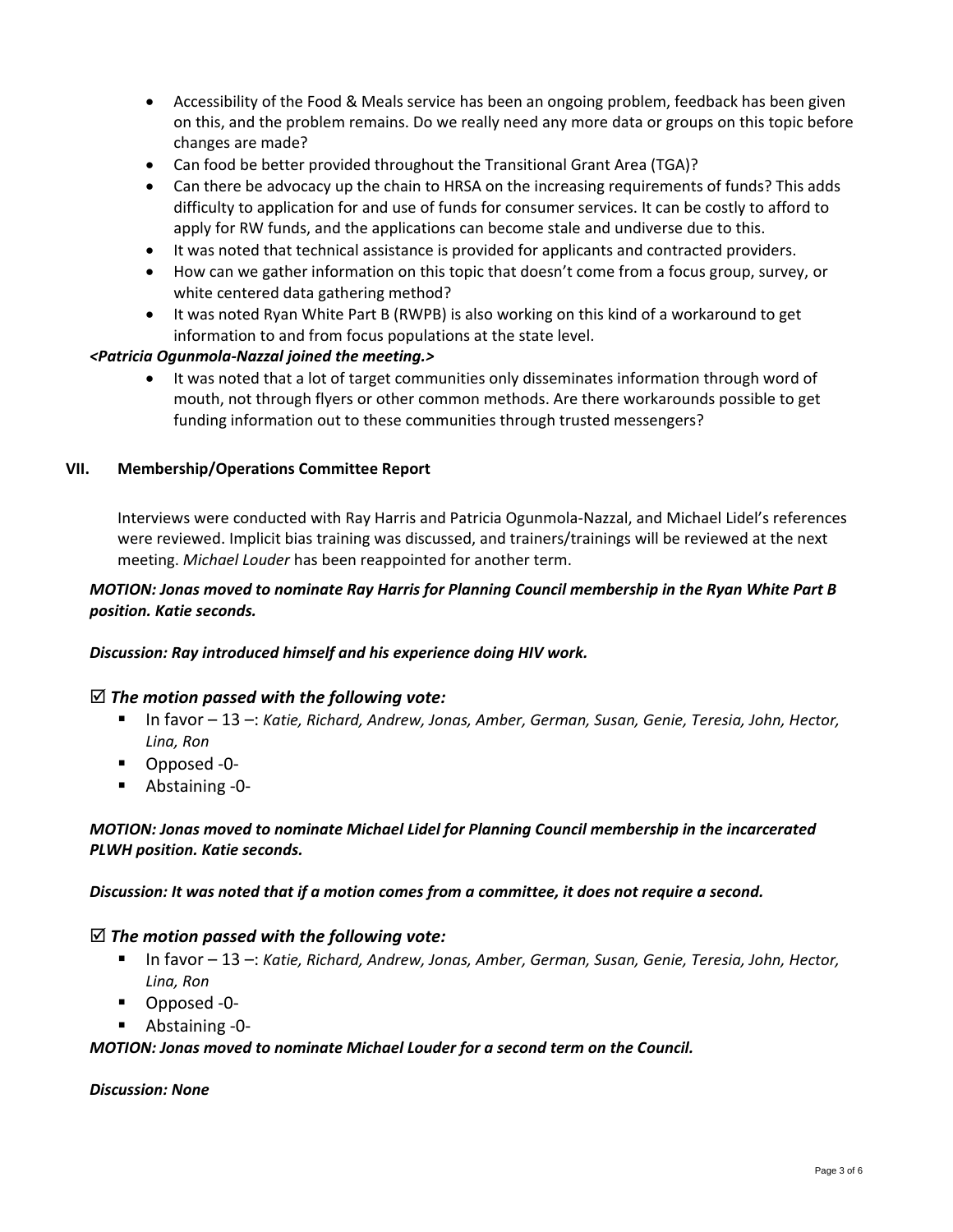# *The motion passed with the following vote:*

- In favor 13 –: *Katie, Richard, Andrew, Jonas, Amber, German, Susan, Genie, Teresia, John, Hector, Lina, Ron*
- Opposed -0-
- Abstaining -0-

### **VIII. Needs Assessment, Priority Setting & Resource Allocation Committee Report**

Due to a 6.5% (\$417,343) reduction in the applied for RWPA award, this committee worked to reallocate funds. This process was long and well thought out with an extra meeting held to address this and the Food & Meals issues. Overall, those service categories funded over \$100,000 were cut by 5%, and those under were cut by at least 2% with some exceptions.

- Those funds that were not applied for were eliminated (\$190,193).
- The cut to Housing was lowered to 4% (\$34,659) due to it being the primary priority.
- The cut to Psychosocial Support was lowered to 3% (\$58,055) due to being the secondary priority.
- Non-Medical Case Management (NMCM)-Housing was reduced by 4% (\$25,522).
- Emergency Financial Assistance was cut by 15% (\$20,838) due to it being newly funded and the availability of other funding sources.
- NMCM-Engagement & Retention-Minority AIDS Initiative (MAI) allocations were reduced in both the Black and Latinx populations by 3.66% (\$3,651 and \$1,919 respectively).
- Outpatient Ambulatory Health Services (OAHS)-Treatment Adherence was reduced by 10% (\$31,683).
- Early Intervention Services (EIS) MAI allocations were reduced by 18.15% (\$20,000).
- Food and Meals was reduced by 9.45% (\$76,310).

# *<Andrew Ashiofu left the meeting.>*

### *<Michael Lidel joined the meeting.>*

Even though the food voucher funds were not applied for, the identified need for culturally relevant meals remains a priority. There was a request to add a question on the survey to determine why psychosocial support funds were under-requested. There may be some carryover funds available later in the year to cover some gaps. The reallocations decisions were difficult, but there was consensus in the NAPSRA committee.

### *MOTION: Ron moved to approve this reallocation. Richard seconds.*

# *Discussion: There was a question about folks with conflicts being able to vote, and it was stated that due to this being a whole funding package they are allowed to vote. It was noted that those approved today still have yet to be approved by the Executive in order to vote.*

### *The motion passed with the following vote:*

- In favor 9 *Katie, Richard, Amber, Jonas, Ron, Teresia, Susan, Hector, Genie*
- Opposed -0-
- Abstaining -2- Lina, German
- **IX. +Caucus Report**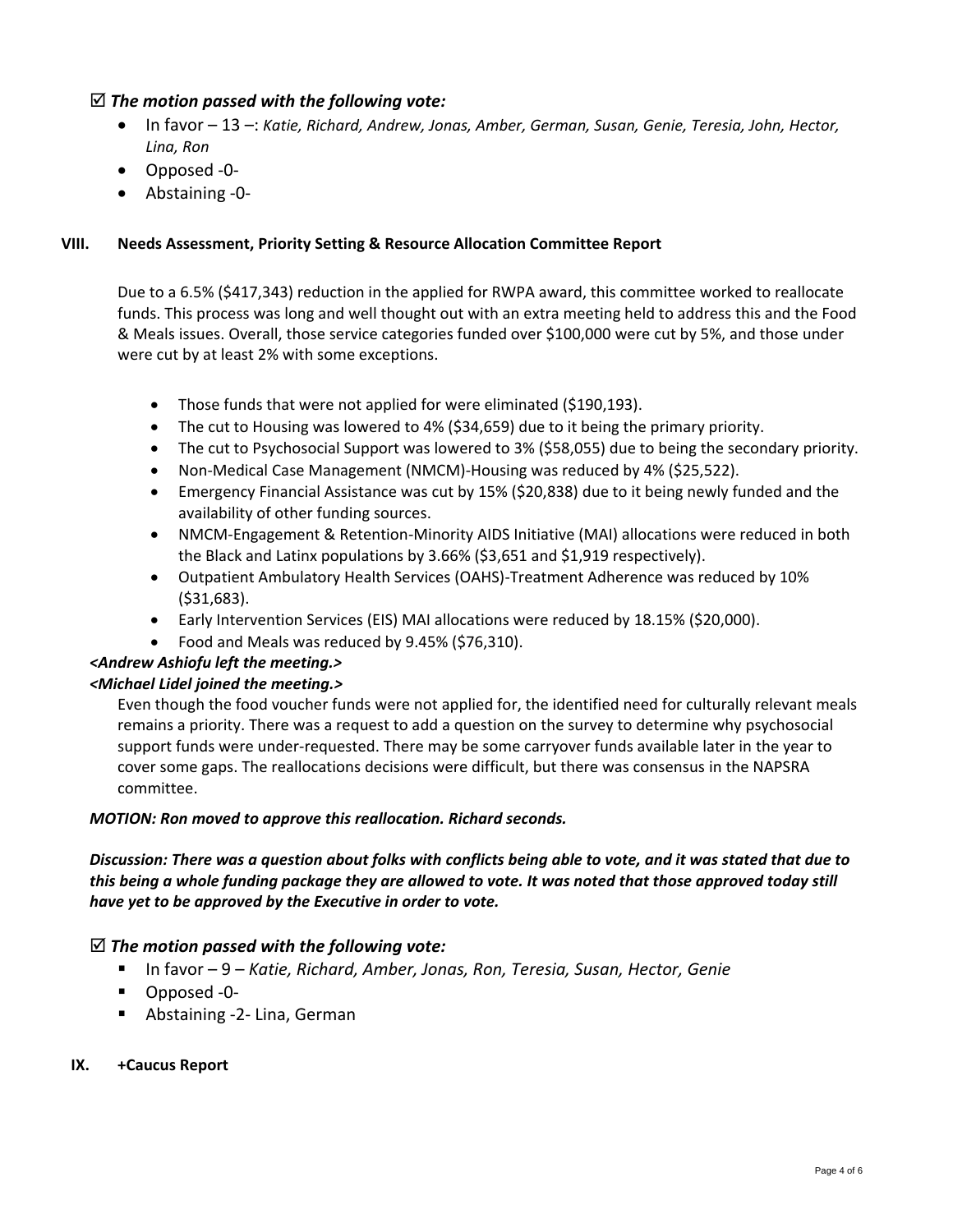The last meeting was well attended and there was discussion around food vouchers, co-chairs and what the safety plan will be if/when in person meetings return. It was stated that King County has not put out any policies on in person meetings, and the requirement to telework will be lifted in July. Hybrid options will need to be available. If there are access needs around this, reach out to Council staff. There was a question about whether agencies can be required to provide care to those who have not been vaccinated, and the recipient will investigate this more. It was stated that there are rules around cherry picking clients, and that this rule applies to the COVID vaccination situation.

# **X. System of Care Committee Report**

Much of what this committee covered has already been discussed here. The principles that SOC operates on are:

- Be actively antiracist and tie in the County's strategic equity plan.
- Address the needs of those with the greatest disparities first
- Have accountability for ourselves as a committee, the recipient and subrecipients.
- Do not defer to the agencies and spell out what we want.
- Do not rest on your laurels.
- Those being served by RWPA funds should be those with the greatest need.
- Historically marginalized populations are underrepresented in data.

#### **XI. Planning Council Data Needs**

This is a high-level conversation around data needs that the Council may have especially around the Ryan White Services Report (RSR). There are data options outside the RSR including: various client satisfaction data, the Medical Monitoring Project (MMP), epidemiologic data, Provide data (demographics, services provided), and HIV/AIDS Bureau (HAB) performance measures. Provide data is Health Insurance Portability and Accountability Act (HIPAA) compliant, has access controls and Provide has been used by numerous other jurisdictions. It was noted there is information in the Provide database that is an indicator of immigration status, but information is not directly collected on this. These data sources are used to make funding decisions, determine service categories, monitor service categories, measure health outcomes, improve client satisfaction and inform client care.

Limits and considerations include:

- HIPAA considerations necessitate only the provision of aggregate data.
- Per HRSA rules agencies are not identified in data sets.
- Some data is more difficult and time consuming to obtain.
- Data is broad and varied necessitating specificity.

The floor was opened to brainstorm queries and questions:

- Is it possible to gather data on clients who do not return after a single visit?
- Can cross referencing occur between surveillance and Provide data?
- Can data be gathered that goes beyond numbers and allows for cultural nuance? (The Council needs assessment will provide qualitative data.)